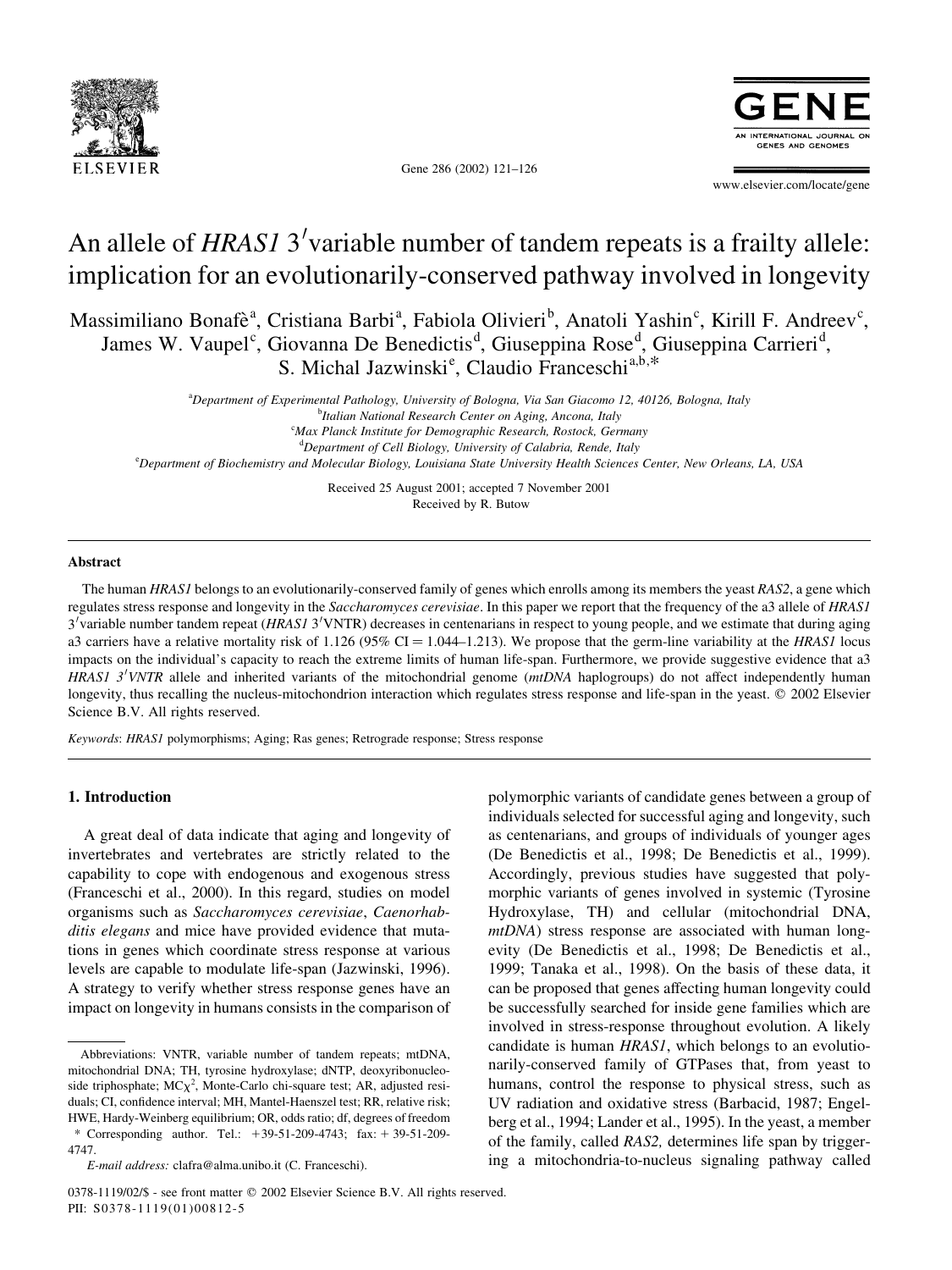retrograde response which is able to cope with mitochondrial dysfunction (Sun et al., 1994; Jazwinski, 1996; Jazwinski, 1999; Kirchman et al., 1999).

HRAS1 was discovered as a proto-oncogene involved in a variety of human malignancies (Bos, 1989). Subsequently, HRAS1 was shown to regulate a number of cell activities, such as proliferation, differentiation, senescence, apoptosis, stress response and energy metabolism (Lowy and Willumsen, 1993; Chen and Faller, 1996; Serrano et al., 1997; Lander et al., 1995). Moreover, HRAS1 was found to be capable to replace endogenous RAS in the control of yeast longevity (Chen et al., 1990). Recently, a role of HRAS1 in T-cells and endothelial response to inflammatory cytokines and neuronal long-term potentiation has been documented (Tanaka et al., 1999; Xu et al., 1998; Manabe et al., 2000). Moreover, current literature suggests that HRAS1 may be involved in a number of age-related phenomena, such as immunosenescence, insulin resistance, atherosclerosis and neurodegeneration (Pahlavani, 1998; Draznin et al., 2000; Li et al., 1996; Gartner and Holzer, 1999). On the basis of these considerations, HRAS1 is one of the best candidate for exploring the role of stress-responder genes in human longevity.

A 28-base pair Variable Number of Tandem Repeat marker ( $HRAS1$  3'VNTR) lies downstream of the coding region of the HRAS1 locus. We used this marker to check the hypothesis that variability at HRAS1 locus affects the individual capability to reach the extreme limits of human life-span.

## 2. Materials and methods

#### 2.1. Subjects

Two groups of Italian subjects were enrolled in the study: a group of 467 people (297 males and 170 females) ranging from 20 to 65 years old, and a group of 234 centenarians (59 males and 175 females). The male/female ratio in centenarians was representative of that found in a nation-wide demographic survey on Italian centenarians (Franceschi et al., 2000). Ethnicity and geographic origin of each subject included in the study was checked as far as the grandparental generation. All subjects gave informed consent.

# 2.2. Analysis of allelic variation at the HRAS1 locus and of mtDNA haplogroups

Amplification of the HRAS1 3'VNTR was performed with the expand long template PCR system (Roche). Briefly, genomic DNA from peripheral blood lymphocytes was amplified with 300 nmoles of the following primers:  $5'$ -GAGCTAGCAGGGCATGCCGC-3' and 5'-AGCACGG-TGTGGAAGGAGCC-3'. The reaction was carried out in 25  $\mu$ l with 1  $\times$  expand long template PCR system Buffer-3, 150 ng of genomic DNA, and 500  $\mu$ M dNTPs. The following thermal cycling conditions were used: 1 cycle at  $93^{\circ}$ C for 2 min, then ten cycles of denaturation for 40 s at  $94^{\circ}$ C, and annealing-elongation for 2 min and 30 s at  $68^{\circ}$ C, followed by 15 cycles of denaturation for 40 s at  $94^{\circ}$ C, annealing for 30 s at  $68^{\circ}$  and elongation for 2 min plus 20 s for each cycle at 68°C. After the 25th cycle, an extra step was performed at  $68^{\circ}$ C for 7 min, to extend the template completely. The 25 PCR cycles were carried out on a DNA thermal cycler (Delphi 1000<sup>TM</sup> Thermal Cycler, Oracle BioSystem<sup>™</sup>). A total of 15  $\mu$ l of the PCR products were electrophoresed in a 2.0% agarose gel at 150 V for 5 h and visualised by ethidium bromide staining. Commercial molecular weight markers Markers VI and XIV (Roche) were employed, together with ad hoc molecular weight standards comprising common and rare HRAS1 3'VNTR alleles whose size was verified by automated DNA sequencing (ABI Prism 310). Data on *mtDNA* haplogroups were obtained as part of a previously published study. MtDNA haplogroups were named as previously reported in De Benedictis et al., 1999, with the exception of OTH haplogroup which collected the haplogroups previously named I, V, W, X, Oth in De Benedictis et al. (1999).

# 2.3. Statistical analysis

Hardy-Weinberg equilibrium was assessed by Monte Carlo Markov Chain (1,000,000 steps and 100,000 dememorisation steps). Comparisons of allele and genotype frequency distributions were performed by Monte Carlo chi-square test  $(MC\chi^2)$ . Adjusted residuals (AR), which represent the difference between expected and observed frequency under the null hypothesis of independence were used for qualitative evaluations of the allele and genotype frequency distributions. Mantel-Haenszel test was applied to allow for combining information from tables stratified for a confounding variable as gender. The analyses were implemented in the SPSS package (SPSS, Inc., Chicago, IL). The genotype-specific relative risk of death (RR) of HRAS1  $3'VNTR$  was assessed by the RR method, a mathematical approach which has been developed to obtain estimates of the genotype-specific RR of death from cross-sectional studies (Yashin et al., 1999). In this model, the RR of a genotype (indicated in the equations as  $r$ ) is the ratio of hazard of death for carriers,  $\mu(x, r)$ , to that for the noncarriers or the baseline hazard,  $\mu_0(x)$ . Then, according to the proportional hazard assumption,  $\mu(x, r) = r\mu_0(x)$ . The corresponding survival function for the carriers of a genotype at age  $x$  is

$$
s(x, r) = e^{-\int_0^x \mu(t, r) dt} = e^{-\int_0^x r \mu_0(t) dt}
$$
  
=  $e^{-r} \int_0^x \mu_0(t) dt = e^{-rH_0(x)} = s_0(x)^r$ .

where  $r_i = e^{\beta U}$  (take  $U = 0$  for non-carriers of the genotype and  $U = 1$  for carriers of the genotype),  $s_0(x)$  is the survival distribution corresponding to the baseline hazard function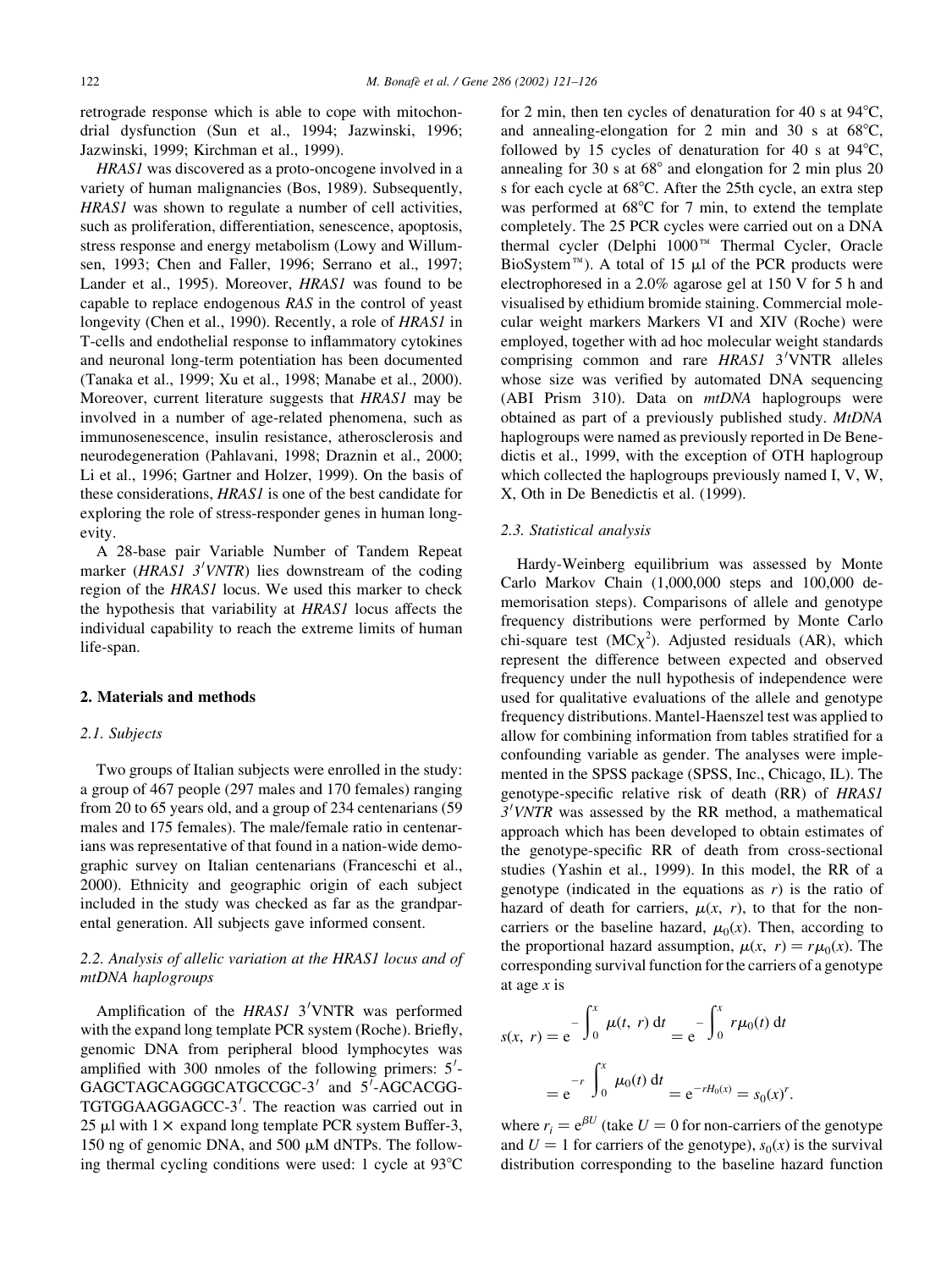and  $H_0(x)$  is the cumulative hazard at age x. r can take any value greater than zero, an allele with  $r$  larger than 1 (frailty allele) increases the hazard of death, while an allele with r smaller than 1 (robust allele or longevity allele) reduces it.

# 3. Results

# 3.1. Allele and genotype frequency distributions in young people and centenarians

A total of 24 different HRAS1 3'VNTR alleles, ranging from 0.91 to 2.55 Kbp were found. Both in young people, and centenarians the genotype distributions were in agreement with Hardy-Weinberg equilibrium (HWE) expectations ( $P > 0.05$  for all groups). For cross-tabulations and data analysis, common alleles corresponding to size of 0.97, 1.45, 2.00, 2.50 Kbs were named as a1, a2, a3, a4, respectively. The remaining 20 alleles, whose individual frequency was below 2%, were collectively coded as rare (aR) alleles (Krontiris et al., 1993). The allele distribution of HRAS1  $3'$ VNTR in young people and centenarians is (reported in Table 1. A decrease of a3 allele frequency was evident: 0.113 (95% CI 0.092–0.134) in young people versus 0.062 (95% CI 0.040–0.084) in centenarians ( $\chi^2 = 9.959$ ,  $df = 4$ ,  $P = 0.041$ . The Mantel-Haenszel (MH) test revealed that the decrease a3 allele was associated with age after stratification for sex ( $\chi^2 = 6.577$ , df = 1, P = 0.010); odds ratio (OR) =  $0.551$ , 95% CI 0.349-0.870,  $P = 0.011$ .

Accordingly, the MH test revealed that the proportion of a3 allele carrier genotypes decreased from young people (0.203, 95% CI 0.240–0.166) to centenarians (0.124, 95% CI 0.102–0.167) after stratification for sex ( $\chi^2 = 4.566$ ,  $df = 1$ ,  $P = 0.033$ ;  $OR = 0.592$ ,  $95\%$  CI 0.366-0.958,  $P = 0.033$ ). Even though these data suggested that a3 allele confers disadvantage for longevity, it has been recently pointed out that OR calculations and the comparison of gene frequencies between young people and centenarians are not satisfactory strategies to estimate the impact of genetic factors on longevity (Yashin et al., 1999; Yashin et al., 2000). Consequently, the genotype-specific RR of

death of HRAS1  $3'VNTR$  was assessed by the RR method (Yashin et al., 1999; Yashin et al., 2000). The analysis revealed that a3 carriers have a RR of 1.126 (95%  $CI = 1.044 - 1.213$ , Log-likelihood = 9.57716, df = 1,  $P = 0.002$ ) to die in respect to the rest of the population, indicating that a3 allele is a frailty allele. No significant results were obtained when the approach was employed to assess the impact of HRAS1  $3'V\overline{NTR}$  aR alleles, which have been associated with an increased individual susceptibility to various cancer (Krontiris et al., 1993).

# 3.2. mtDNA haplogroups and HRAS1 3'VNTR interaction

Considering the functional relationship between HRAS1 related-genes and mitochondria and their involvement in pathways related to longevity in classical experimental models, and the involvement of mtDNA haplogroups in human longevity (De Benedictis et al., 1999) we considered interesting to assess for possible interaction between HRAS1 3'VNTR genotypes and mtDNA haplogroups taking advantage of a pre-existing *mtDNA* haplogroup genotypization on 158 centenarians and 208 young individuals presented in this investigation. Subjects were subdivided in a3 carriers and a3 non carriers. The distribution of mtDNA haplogroups was different between the two groups in centenarians  $(MC\chi^2 = 11.13, df = 5; P = 0.045)$  (Table 2). In particular, the haplogroups K and U were over-represented in a3 allele carrier centenarians. Since the K and U haplogroups share several variants, and are molecularly related (K is one of the U sub-clades, Macaulay et al., 1999) we could also test the difference after pooling K and U haploytypes  $(MC\chi^2 = 8.272, \text{ df} = 1, P = 0.004).$  No interaction between HRAS1 3'VNTR a3 allele and mtDNA haplogroups was found when the same approach was used to analyze the data from young individuals  $(MC\chi^2 = 3.271, df = 5;$  $P = 0.67$ ) (Table 3).

#### 4. Discussion

In this paper we found a decrease of HRAS1 3'VNTR a3

Table 1

 $3'$ VNTR alleles in young individuals and centenarians<sup>a</sup>

| Allele size (Kb) | Name           |        | Young individuals $(n = 467)$ |        |        | Centenarians $(n = 234)$ |        |  |
|------------------|----------------|--------|-------------------------------|--------|--------|--------------------------|--------|--|
|                  |                | Number | Frequency                     | AR     | Number | Frequency                | AR     |  |
| 0.97             | a1             | 554    | 0.593                         | $-0.8$ | 288    | 0.615                    | 0.8    |  |
| 1.45             | a2             | 89     | 0.095                         | $-0.4$ | 48     | 0.103                    | 0.4    |  |
| 2.00             | a <sub>3</sub> | 106    | 0.113                         | 3.1    | 29     | 0.062                    | $-3.1$ |  |
| 2.50             | a4             | 83     | 0.089                         | $-1.0$ | 49     | 0.105                    | 1.0    |  |
| Rare             | aR             | 102    | 0.109                         | $-0.3$ | 54     | 0.115                    | 0.3    |  |
| Total            |                | 934    |                               |        | 468    |                          |        |  |

 $A$  HRAS1 3<sup>'</sup>VNTR alleles in young individuals and centenarians. Four common alleles (a1, a2, a3, a4) were found. A total of 20 rare alleles (each with a frequency lower than 2%) were grouped as aR. Difference in the overall allele frequency distribution was found when young individuals and centenarians were compared (MC $\chi^2$  = 9.959, df = 4, P = 0.041). Inspection of adjusted residuals (AR), which quantify the magnitude of the difference between observed and expected allele frequencies, revealed a decreased frequency of a3 allele in centenarians ( $AR = \pm 3.1$ ).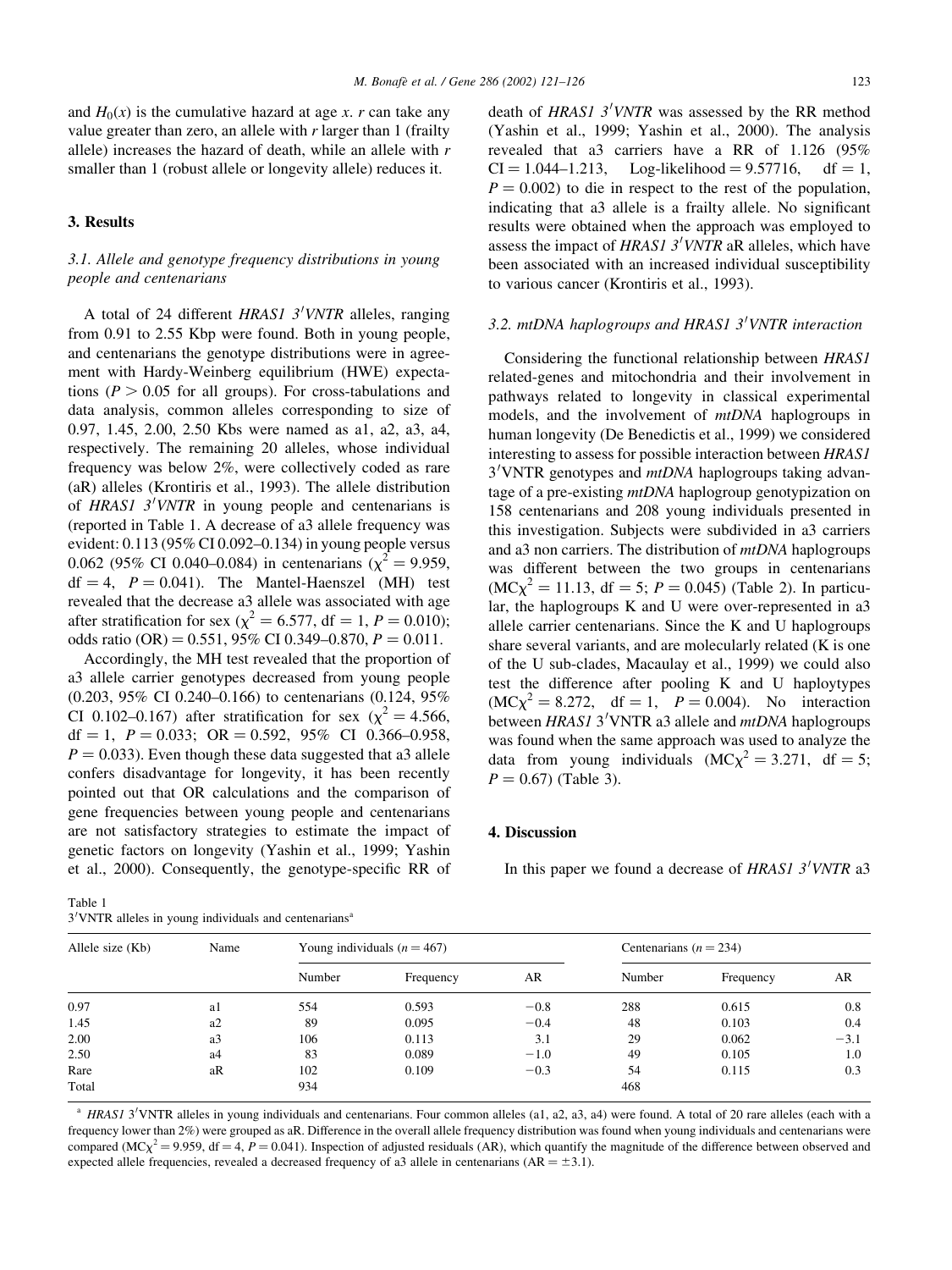| mtDNA haplogroups | Centenarians ( $n = 158$ ) HRAS1 3'VNTR |           |        |               |           |        |  |  |
|-------------------|-----------------------------------------|-----------|--------|---------------|-----------|--------|--|--|
|                   | a3 non-carriers                         |           |        | a3 carriers   |           |        |  |  |
|                   | Number                                  | Frequency | AR     | Number        | Frequency | AR     |  |  |
| H                 | 54                                      | 0.380     | 0.5    | 5             | 0.313     | $-0.5$ |  |  |
|                   | 17                                      | 0.120     | 0.7    |               | 0.063     | $-0.7$ |  |  |
| K                 | ⇁                                       | 0.049     | $-3.0$ | 4             | 0.250     | 3.0    |  |  |
| T                 | 16                                      | 0.113     | 0.6    |               | 0.063     | $-0.6$ |  |  |
| U                 | 14                                      | 0.099     | $-1.1$ | 3             | 0.188     | 1.1    |  |  |
| <b>OTH</b>        | 34                                      | 0.239     | 1.0    | $\mathcal{L}$ | 0.125     | $-1.0$ |  |  |
| Total             | 142                                     |           |        | 16            |           |        |  |  |

Table 2 Interaction between HRAS1 3'VNTR genotypes and mtDNA haplogroups in centenarians<sup>a</sup>

<sup>a</sup> Interaction between HRAS1 3'VNTR genotypes and *mtDNA* haplogroups in 158 centenarians (MC $\chi^2$  = 11.13, df = 5; P = 0.045).

allele frequency in centenarians in respect to young people. Moreover, we employed an analytical approach which estimates the impact of specific genotypes on mortality during aging by combining data from cross-sectional studies and data from demographic life-tables (Yashin et al., 1999; Yashin et al., 2000). A significant RR could be attributed to a3 carrier status ( $RR = 1.126$ ), suggesting that people who carry an a3 allele at  $HRASI$  3<sup>T</sup>VNTR are likely to experience higher mortality during aging in respect to the rest of the population.

So far, associations between  $HRAS1$   $3'VNTR$  and common diseases mostly regard common cancer, such as breast cancer (Krontiris et al., 1993). However, we found that cancer-predisposing alleles of  $HRAS1$   $3'VNTR$  (aR alleles) are represented in centenarians at the same frequency of young people. This finding is reminiscent of the results we previously obtained on Codon 72 variants of p53 (Bonafè et al., 1999. One possible explanation of these results is that cancer death does not impact enough on population mortality, and thus genetic factors involved in cancer susceptibility cannot be detected in studies involving young people and centenarians (Bonafè et al., 1999.

 $HRASI$  3<sup>'</sup>VNTR alleles have been suggested to differ in their enhancement of transcriptional regulatory activity of reporter genes, and to contain binding sites for NF-kB (Green and Krontiris, 1993), a transcription factor which plays a pivotal role in stress response and inflammation (Baeuerle and Henkel, 1994. Thus, the hypothesis that the a3 allele could confer peculiar properties to inflammatory and stress response could be proposed. In fact, HRAS1 is a pivotal regulator of stress response at cell level (Jazwinski, 1999; Lander et al., 1995)

The involvement of stress-response genes in longevity is predicted on theoretical grounds, and it is reminiscent of what occurs in a number of species (Jazwinski, 1996); Consequently, the existence of evolutionarily-conserved strategies to attain resistance to stress, with longevity as a consequence, can be argued. One of such biochemical pathways could have relationship with retrograde response in S. cerevisiae, in which RAS2 an homologue of the human HRAS1, modulates an intracellular signalling pathway from the mitochondrion to the nucleus, which compensates for mitochondrial dysfunction and extends longevity (Kirchman et al., 1999). In this regard, a role for mtDNA germ-line variability in human longevity has been suggested in recent investigations (Tanaka et al., 1998; De Benedictis et al., 1999). In particular, sets of evolutionarily-conserved mtDNA polymorphisms, i.e. *mtDNA* haplogroups, have been found to be differently represented in centenarians, compared to young people (De Benedictis et al., 1999;

Table 3

Interaction between *HRAS1 3'VNTR* genotypes and mtDNA haplogroups in young people<sup>a</sup>

| mtDNA haplogroups | Young individuals ( $n = 208$ ) HRASI 3'VNTR |           |        |               |           |        |  |  |
|-------------------|----------------------------------------------|-----------|--------|---------------|-----------|--------|--|--|
|                   | a3 non-carriers                              |           |        | a3 carriers   |           |        |  |  |
|                   | Number                                       | Frequency | AR     | Number        | Frequency | AR     |  |  |
| Η                 | 71                                           | 0.420     | 0.1    | 16            | 0.410     | $-0.1$ |  |  |
|                   | 11                                           | 0.065     | 0.1    | $\Omega$      | 0.051     | $-0.1$ |  |  |
| K                 | 15                                           | 0.089     | $-0.1$ | $\mathcal{L}$ | 0.051     | 0.1    |  |  |
| T                 | 15                                           | 0.089     | $-0.5$ | $\mathcal{L}$ | 0.179     | 0.5    |  |  |
| U                 | 26                                           | 0.154     | $-1.0$ | 6             | 0.154     | 1.0    |  |  |
| <b>OTH</b>        | 31                                           | 0.183     | $-1.2$ | 6             | 0.154     | 1.2    |  |  |
| Total             | 169                                          |           |        | 39            |           |        |  |  |

<sup>a</sup> Interaction between HRAS1 3'VNTR genotypes and *mtDNA* haplogroups in 208 young people (MC $\chi^2$  = 3.271, df = 5; P = 0.67).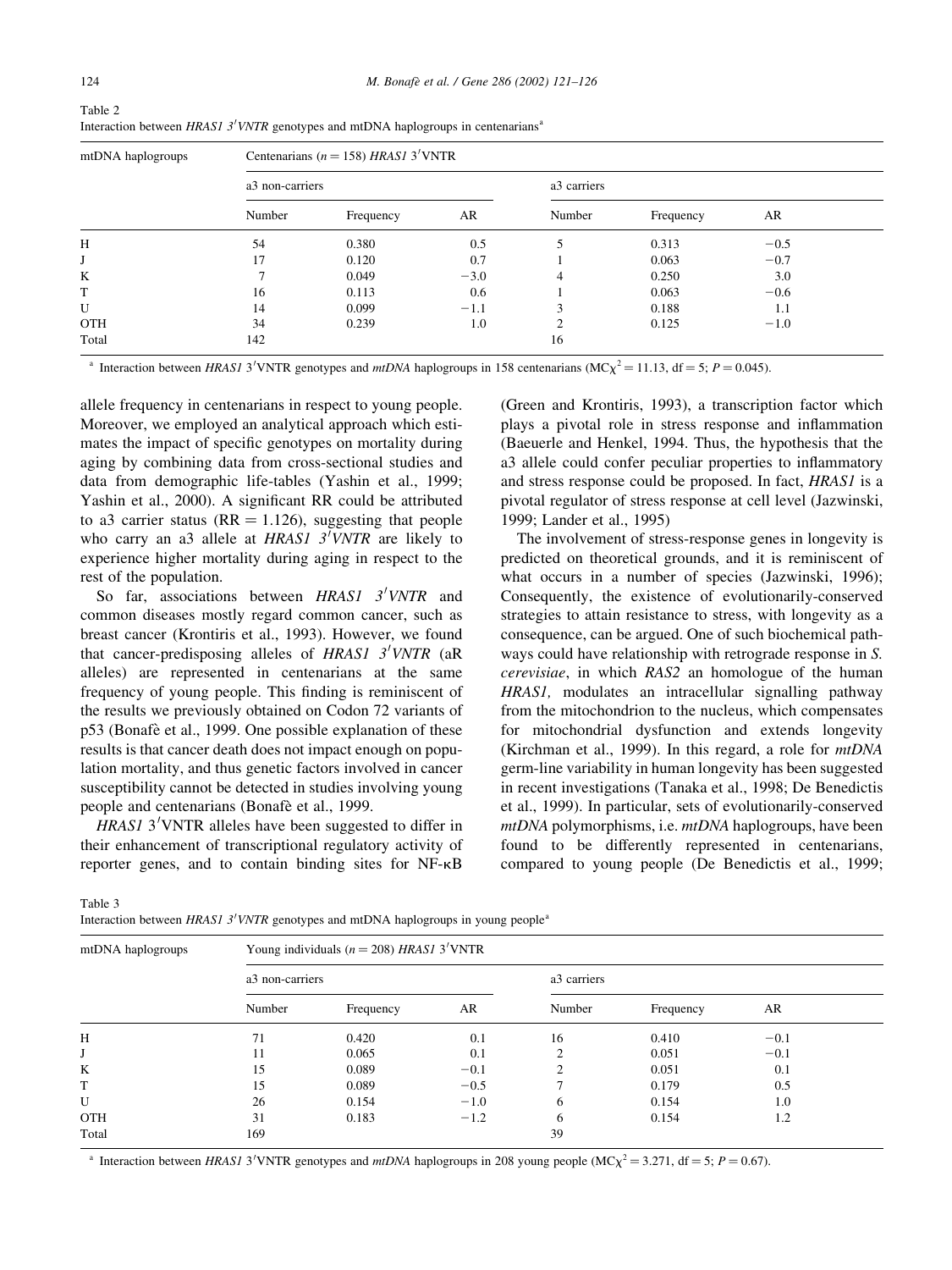Tanaka et al., 2000). It seemed therefore interesting to search for a possible interaction between HRAS1 and mitochondria, by investigating the combinations of HRAS1 3'VNTR and mtDNA haplogroups in young people and centenarians. Indeed, we found that HRASI  $3^7$ VNTR and mtDNA haplogroups are randomly associated in young people, but not in centenarians in which K and U haplogroups are over-represent among a3 carriers in respect to a3 non carrier people. These results suggest that K and U haplogroups could exert beneficial effects for longevity which may be able to compensate the detrimental effects of a3 allele. In this regard, a putative protective role of K and U haplogroups in respect to the effects of APOE4 allele on the susceptibility to Alzheimer's disease has been recently proposed (Carrieri et al., 2001). Intriguingly, K and U are closely molecularly related, being K part of the U sub-clade (Macaulay et al., 1999).

Interestingly, mtDNA haplogroups have been recently found to affect inter-individual variability in oxidative phosphorylation capacity (Ruiz-Pesini et al., 2000). Moreover, recent literature has elucidated that stress response at cell levels involve an exchange of p21/HRAS1 from mitochondrial compartment to cytoplasm (Rebollo et al., 1999). Hence, it can be proposed that the combination of different germ-line variability at both loci could be responsible for differences in stress response at cellular levels, which could have long-term consequences on the performances in a number of metabolic functions. The mitochondria-nucleus interaction involving a gene of RAS family recalls S. cerevisae retrograde response (Kirchman et al., 1999). This biochemical pathway could be an evolutionarily-conserved strategy which affects life span within a species by compensating the age-related stress due to mitochondrial dysfunction. If this interpretation is correct, future research on human longevity could benefit from studies on mechanisms regulating stress response and longevity in lower invertebrates, as in the case of S. cerevisae (Jazwinski, 1999).

#### Acknowledgements

This study is supported by grants from C.F., AIRC (Italian Association for Cancer Research, project 'healthy centenarians as a model to study genetic and cellular factors involved in cancer susceptibility'; MIUR (Ministry for Instruction, University and Research), project: 'Genetic factors involved in human aging and longevity'

Research in S.M.J.'s laboratory is supported by grants from the National Institute on Aging of the National Institutes of Health (U.S.P.H.S.). Research in Y.A.I.'s laboratory is partly supported by NIH/NIA grant PO1 AG08761-01.

## References

Baeuerle, P.A., Henkel, T., 1994. Function and activation of NF- $\kappa$ B in the immune system. Annu. Rev. Immunol. 12, 141–179.

Barbacid, M., 1987. Ras genes. Annu. Rev. Biochem. 56, 779–827.

- Bonafè, M., Olivieri, F., Mari, D., Baggio, G., Mattace, R., Sansoni, P., De Benedictis, G., De Luca, M., Bertolini, S., Barbi, C., Monti, D., Franceschi, C., 1999. p53 variants predisposing to cancer are present in healthy centenarians. Am. J. Hum. Genet. 64, 292–295.
- Bos, J.L., 1989. Ras oncogenes in human cancer: a review. Cancer Res. 49, 4682–4689.
- Carrieri, G., Bonafè, M., De Luca, M., Rose, G., Varcasia, O., Bruni, A., Maletta, R., Nacmias, B., Sorbi, S., Corsonello, F., Feraco, E., Andreev, K.F., Yashin, A.I., Franceschi, C., De Benedictis, G., 2001. Mitochondrial DNA haplogroups and APOE4 allele are non-independent variables in sporadic Alzheimer's disease. Hum. Genet. 108, 194–198.
- Chen, C.Y., Faller, D.V., 1996. Phosphorylation of Bcl-2 protein and association with p21Ras in Ras-induced apoptosis. J. Biol. Chem. 271, 2376–2379.
- Chen, J.B., Sun, J., Jazwinski, S.M., 1990. Prolongation of the yeast life span by the v-Ha-RAS oncogene. Mol. Microbiol. 4, 2081–2086.
- De Benedictis, G., Carotenuto, L., Carrieri, G., De Luca, M., Falcone, E., Rose, G., Cavalcanti, S., Corsonello, F., Feraco, E., Baggio, G., Bertolini, S., Mari, D., Mattace, R., Yashin, A.I., Bonafè, M., Franceschi, C., 1998. Gene/longevity association studies at four autosomal loci (REN, THO, PARP, SOD2). Eur. J. Hum. Genet. 6, 534–541.
- De Benedictis, G., Rose, G., Carrieri, G., De Luca, M., Falcone, E., Passarono, G., Bonafe`, M., Monti, D., Baggio, G., Bertolini, S., Mari, D., Mattace, R., Franceschi, C., 1999. Mitochondrial DNA inherited variants are associated with successful aging and longevity in humans. FASEB J. 13, 1532–1536.
- Draznin, B., Miles, P., Kruszynska, Y., Olefsky, J., Friedman, J., Golovchenko, I., Stjernholm, R., Wall, K., Reitman, M., Accili, D., Cooksey, R., McClain, D., Goalstone, M., 2000. Effects of insulin on prenylation as a mechanism of potentially detrimental influence of hyperinsulinemia. Endocrinology 141, 1310–1316.
- Engelberg, D., Klein, C., Martinetto, H., Struhl, K., Karin, M., 1994. The UV response involving the Ras signaling pathway and AP-1 transcription factors is conserved between yeast and mammals. Cell 77, 381– 390.
- Franceschi, C., Valensin, S., Bonafè, M., Prolisso, G., Yashin, A.I., Monti, D., De Benedictis, G., 2000. The network and the remodeling theories of aging: historical background and new perspectives. Exp. Gerontol. 35, 879–896.
- Gartner, U., Holzer, M.T., 1999. Elevated expression of p21ras is an early event in Alzheimer's disease and precedes neurofibrillary degeneration. Neuroscience 91, 1–5.
- Green, M., Krontiris, T.G., 1993. Allelic variation of reporter gene activation by the HRAS1 minisatellite. Genomics 17, 429–434.
- Jazwinski, S.M., 1996. Longevity, genes, and aging. Science 273, 54–59.
- Jazwinski, S.M., 1999. The RAS genes: a homeostatic device in Saccharomyces cerevisiae longevity. Neurobiol. Aging 20, 471–478.
- Kirchman, P.A., Kim, S., Lai, C.-Y., Jazwinski, S.M., 1999. Interorganelle signaling is a determinant of longevity in Saccharomyces cerevisiae. Genetics 152, 179–190.
- Krontiris, T.G., Devlin, B., Karp, D.D., Robert, N.J., Risch, N., 1993. An association between the risk of cancer and mutations in the HRAS1 minisatellite locus. N. Engl. J. Med. 329, 517–523.
- Lander, H.M., Ogiste, J.S., Teng, K.K., Novogrodsky, A., 1995. p21ras as a common signaling target of reactive free radicals and cellular redox stress. J. Biol. Chem. 270, 1195–1198.
- Li, Y.S., Shyy, J.Y., Li, S., Lee, J., Su, B., Karin, M., Chien, S., 1996. The Ras-JNK pathway is involved in shear-induced gene expression. Mol. Cell. Biol. 16, 5947–5954.
- Lowy, D.R., Willumsen, B.M., 1993. Function and regulation of ras. Annu. Rev. Biochem. 62, 851–891.
- Macaulay, V., Richards, M., Hockey, E., Vega, E., Cruciani, F., Guida, V., Scozzari, R., Bonne-Tamir, B., Sykes, B., Torroni, A., 1999. The emerging tree of West Eurasian mtDNAs: a synthesis of control region sequences and RFLPs. Am. J. Hum. Genet. 64, 232–249.
- Manabe, T., Aiba, A., Yamada, A., Ichise, T., Sakagami, H., Kondo, H.,